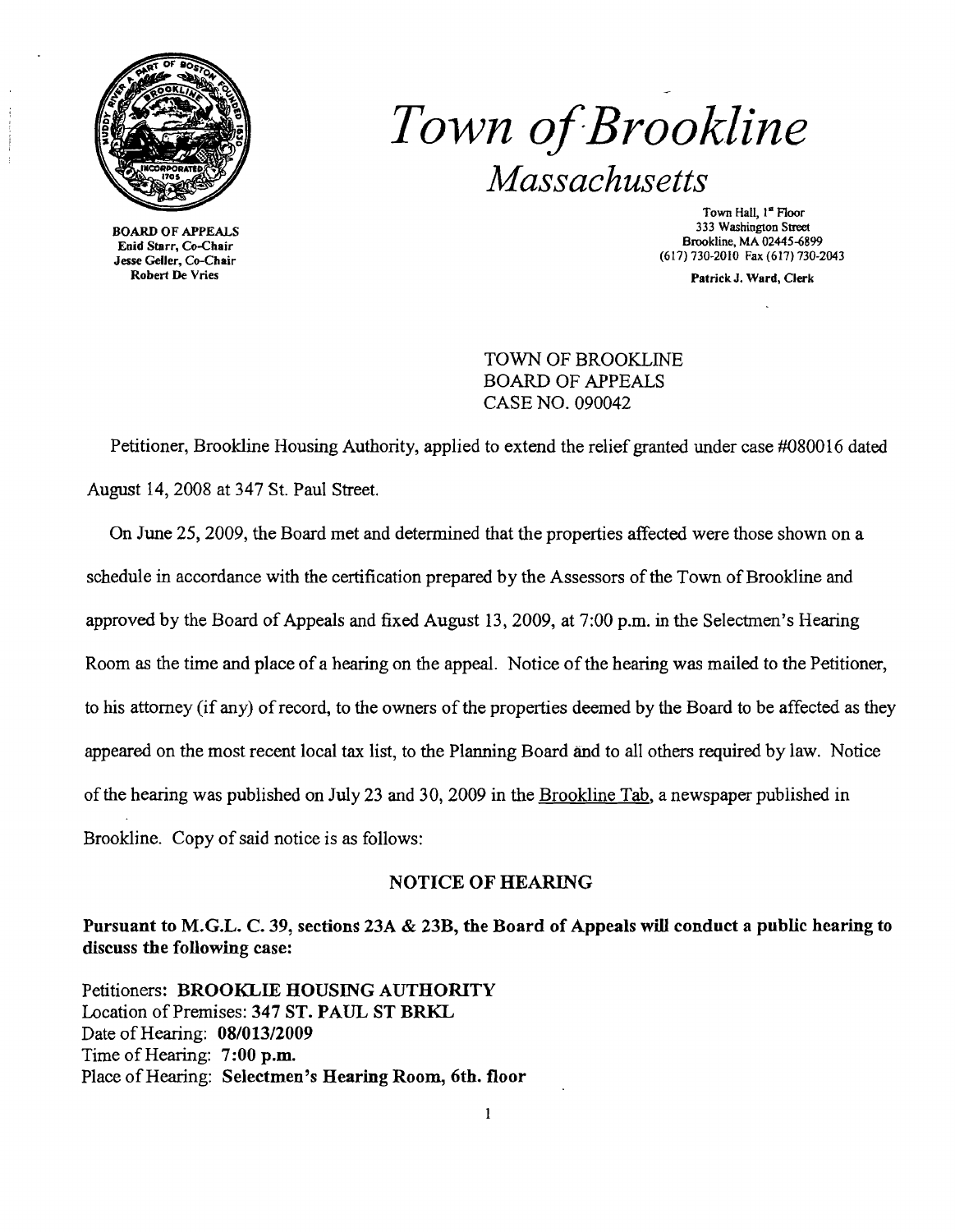A public hearing will be held to extend the time period for one year in Board of Appeals case #080016 dated August 14, 2008.at 347 ST PAUL ST BRKL.

Said Premise located in a M-l.O district.

*Hearings. once opened, may be continued by the Chair to a date and time certain. No further notice will be mailed to abutters or advertised in the TAB. Questions regarding whether a hearing has been continued. or the date and time ofany hearing may be directed to the Zoning Administrator at* 617-734-2134 *or check meeting calendar at:http://calendars.town.brookline.ma.us/MasterTownCalandar/?FormID=158.* 

The Town of Brookline does not discriminate on the basis of disability in admission to, access to, or *operations ofits programs, services or activities. Individuals who need auxiliary aids for effective communication in programs and services of the Town of Brookline are invited to make their needs known* to the ADA Coordinator, Stephen Bressler, Town of Brookline, 11 Pierce Street, Brookline, MA 02445. *Telephone:* (617) *730-2330; TDD* (617) *730-2327.* 

### Enid Starr Jesse Geller Robert De Vries

At the time and place specified in the notice, this Board held a public hearing. Present at the hearing was Chairman, Enid Starr and board members Jonathan Book and Mark Zuroff. Attorney Susan Cohen presented the request before the Board.

Attorney Cohen said that the Board of Appeals had previously approved an application by the Brookline Housing Authority to convert an 84-unit apartment complex into 86 units, construct stair additions, and reconfigure the parking lot.

Attorney Cohen described the property at 337-347 St. Paul Street, 7-33 Egmont Street, & 144-156 Amory Street as a Brookline Housing Authority-owned lot with 84 apartment units, known as the Trustman Apartments. The apartments are located in three separate buildings, one facing St. Paul Street, one facing Egmont Street, and another facing Amory Street. The center of the property is used for parking and open space. The site is located one block from Commonwealth Avenue, and surrounding properties are typically either commercial in nature or multi-family dwellings. Some single-family dwellings exist nearby in the Cottage Fann Local Historic District.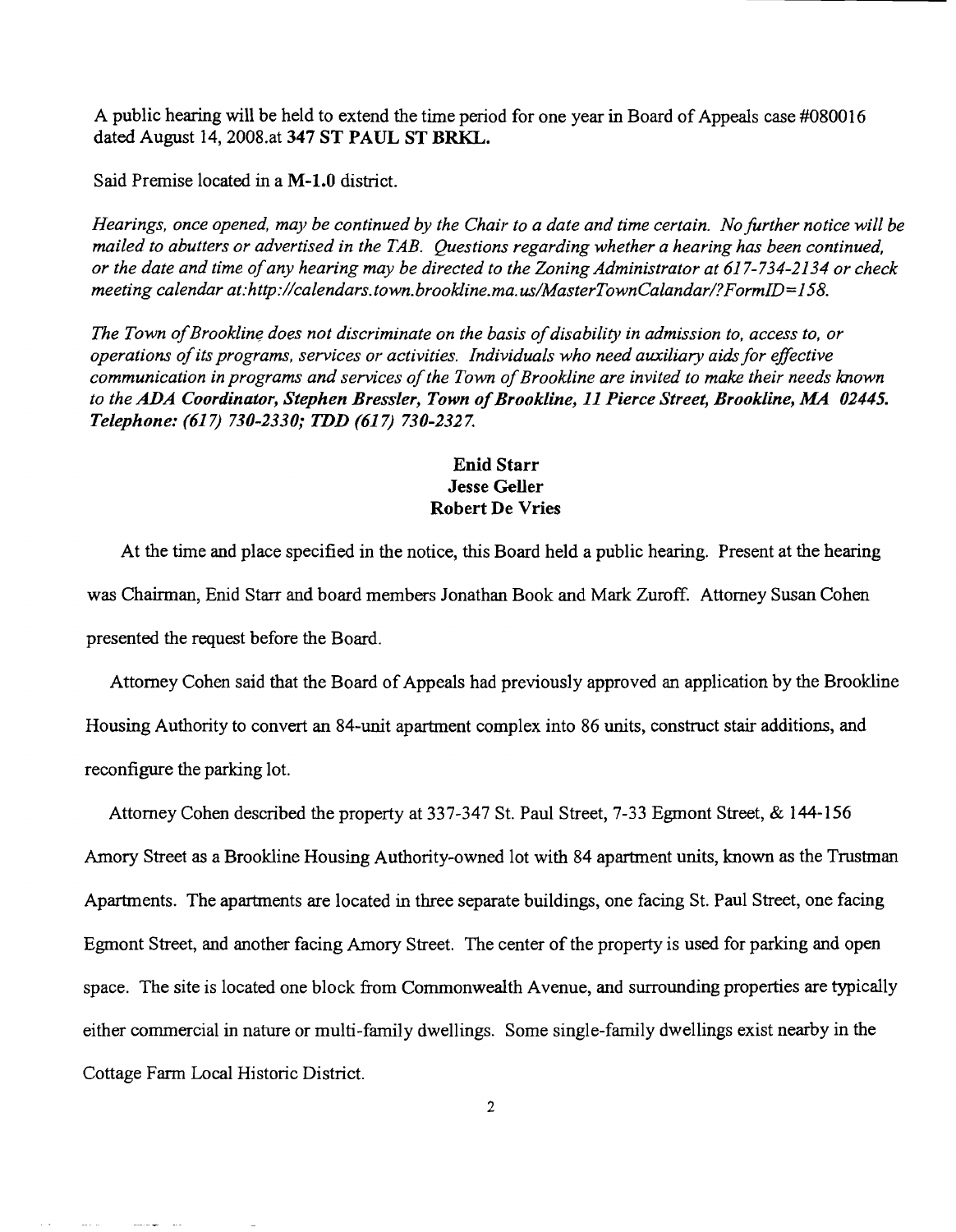Attorney Cohen said that the petitioner proposed and received approval in 2008 to construct various renovations and modifications to the three buildings, reconfiguring some of them to be handicapped accessible and others to be more suitable for their tenants. The proposed changes would result in an increase in two units in the building facing St. Paul Street. Also, four new rear additions for stair structures on the building facing Egmont Street were proposed; these additions would reconfigure the stair egresses, would lower the overall height of the stair penthouses, and would not extend beyond the building's existing rear wall. The new additions would be finished with metal paneling, and a metal canopy would extend over the ground floor egress. The first floor of the three-story additions would be finished with brick veneer to match the existing building. Other modifications to the site include the construction of a wheelchair ramp on the north corner of the St. Paul Street building; minor exterior changes to the St. Paul Street building, including the installation of two new doors where there are currently windows; and the reconfiguration of the on-site parking spaces. The Planning Board had requested the applicant consider an alternate scheme for the wheelchair ramp, relocating it behind the building. After consulting with Town Counsel, the Board ofAppeals detennined that M.G.L. Ch. 40A Sec. 3 precluded the Board from requiring the repositioning of the handicapped access ramp, and voted to approve the original proposal.

Ms Cohen said that the Brookline Housing Authority is requesting a one-year time extension of this approval due to time delays resulting from the required Department of Housing and Community Development (DHCD) review, and from the financial crisis impacting the Commonwealth and DHCD, resulting in an unclear financing environment. The Brookline Housing Authority cannot proceed with construction until it is certain the funding for the project will be available.

Polly Selkoe, Assistant Director for Regulatory Planning, delivered the findings of the Planning staff. Section 9.07 - TIME EXTENSION: The applicant is seeking a one-year time extension of the relief previously granted and described below.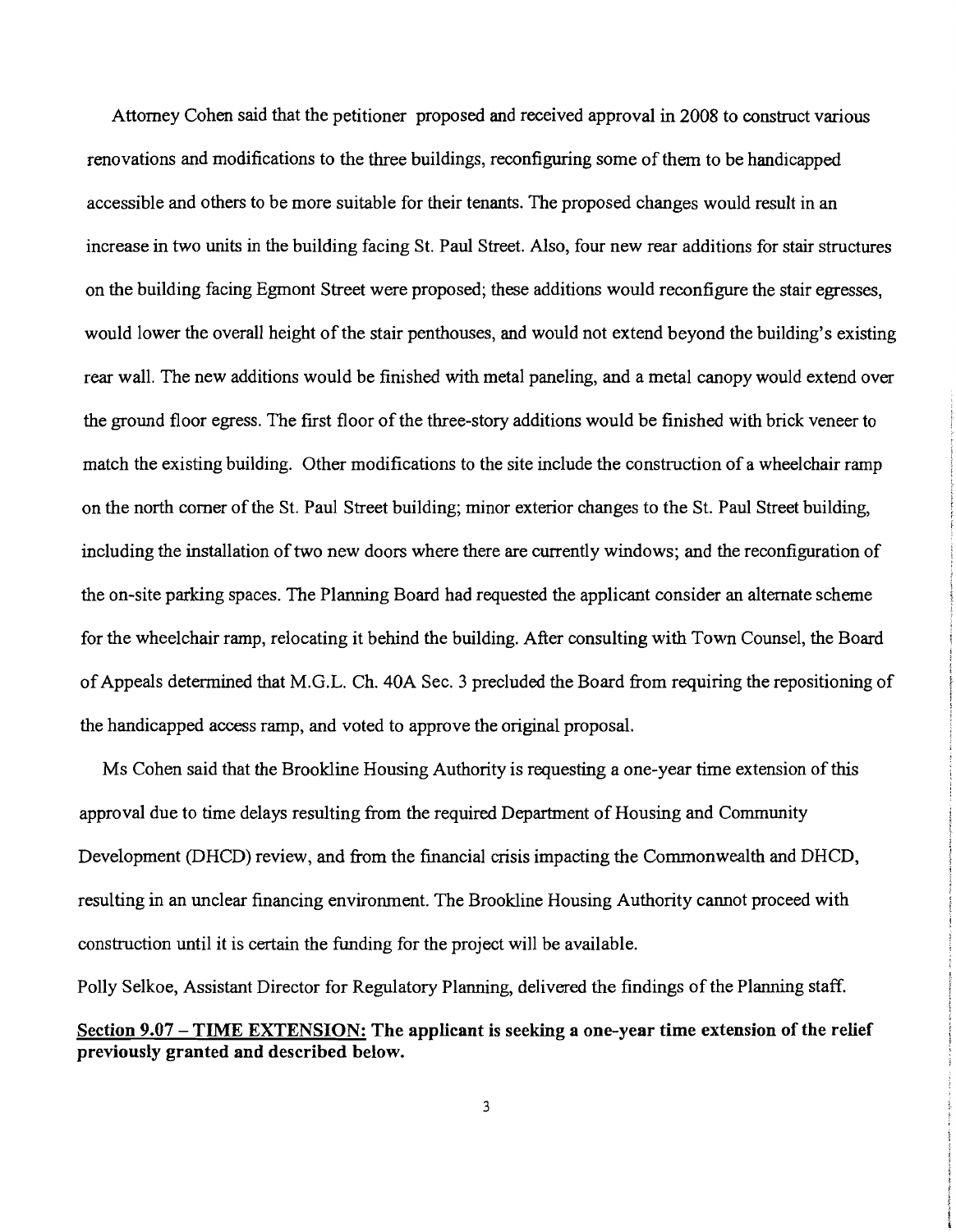Section 5.05 – Conversions: When a dwelling is converted to create additional dwelling units in an M district, the structure shall conform to all dimensional requirements, however, the Board of Appeals by special permit may waive any of the requirements except minimum lot size, provided that no previously existing nonconformity is increased and that all other requirements of this By-law for such conversions are met.

## Section 5.09.2.d - Design Review

Exterior additions or alterations to multiple dwellings with four or more units that require a building permit shall require a special permit subject to the design review standards listed under *Section 5.09.4(a-l).* The most relevant sections are described below:

- a. *Preservation of Trees and Landscape*: The proposal would require the removal of some existing landscaping, including a tree and some shrubbery, where the wheelchair ramp is proposed to be located. The building improvements are primarily located within the building, and the proposed stair additions on the Egmont Street building will be located on already impervious surface.
- b. *Relation ofBuildings to Environment:* The proposal should not substantially change the exterior of the building and its relationship to surrounding features.
- c. *Relation ofBuildings to the Form ofthe Streetscape and Neighborhood:* The proposed changes are either contained within the buildings or at the rear of the buildings, where they will not have a substantial effect on the streetscape. The proposed handicap ramp will be located along the side of the building along Dummer Street, but it does not interfere with the sidewalk.
- d. *Open Space:* The proposed changes to the buildings and site layout do not interfere with the existing open space on site, as they make use of existing parking areas and impervious surface.
- e. *Circulation:* The proposed changes to the parking area should not be detrimental to vehicular circulation and should improve handicap accessibility, both for vehicular parking and access to the St. Paul Street building. The proposed ramp does not interfere with the existing sidewalk along Dummer Street.

Section  $5.50$  - Front Yard Requirements: Under M.G.L. Ch.40A §3, no dimensional lot requirement of a zoning by-law, including set back, front, side and rear yard, and open space requirements shall apply to handicapped access ramps on private property used solely for the purpose of facilitating ingress or egress of a physically handicapped person.

Section 6.02.2.d – Off-Street Parking Space Regulations: The number of spaces required for housing having age of occupant or maximum rents or sales prices controlled in order to comply with the conditions of federal, state, or local legislation may be reduced by the Board of Appeals by special permit where it can be demonstrated that the parking needed for occupants and visitors will be below that otherwise required. A special permit under this section shall not reduce the parking requirement below one-fifth of the number of spaces that would otherwise be required.

## **PARKING**

|                       | Required<br>. | Existing | Proposed | <b>Finding</b>  |
|-----------------------|---------------|----------|----------|-----------------|
| <b>Parking Spaces</b> | 84            |          |          | Special Permit* |

\*See Section 6.02.2.d as mentioned above.

Section 8.02.2 – Alteration or Extension: A special permit is required to alter a non-conforming structure.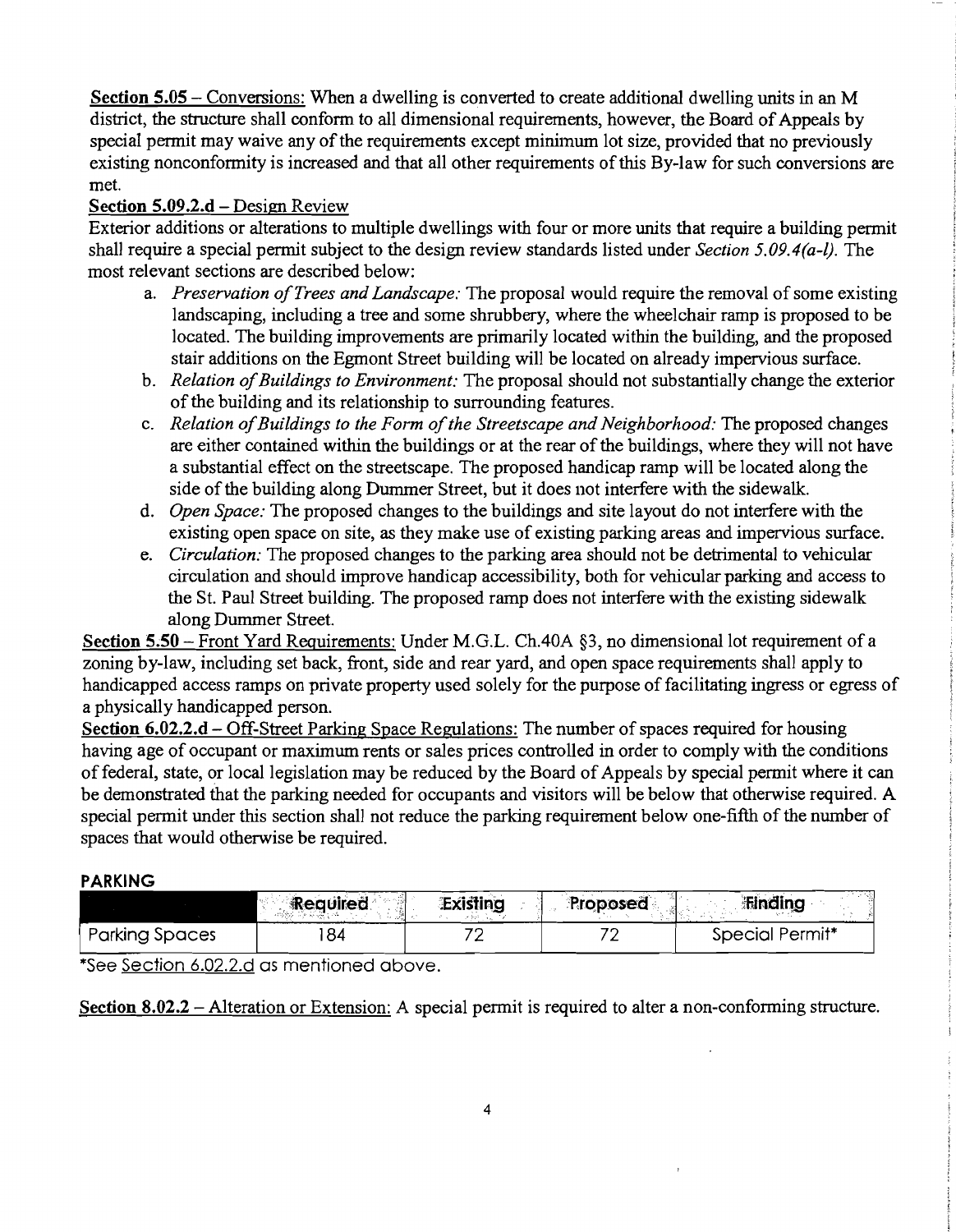Ms. Selkoe said that the Planning Board was supportive of the proposed time extension for the project, which would reconfigure the units at the Trustman Apartments to make them more desirable and some of them handicap accessible, as well as install a new wheelchair access ramp. The new parking arrangement will enable handicap vehicle access, and the site is located sufficiently close to public transportation to lessen the need for additional parking spaces. The rear additions to the Egmont Street building will improve the appearance of the building's rear façade. Therefore she said, the Planning Board recommended approval of the proposed time extension and the previously submitted plans, including the floor, site and elevation plans titled "Trustman Apartments," prepared by Powers & Co., and last dated 3/28/08 and 6/11/08, and the submitted accessible ramp and parking plan titled "Accessible Ramp Site - Option 1," prepared by Powers & Co., and dated 7/1/2008, subject to the following conditions:

- 1. Prior to issuance of a building permit, final elevations of the additions to the Egmont Street building, the modifications to the St. Paul Street building, and the wheelchair ramp, indicating materials, shall be submitted to the Assistant Director for Regulatory Planning for review and approval.
- 2. Prior to issuance of a building permit, a final parking and landscape plan, indicating the revised parking layout and wheelchair ramp, shall be submitted to the Assistant Director for Regulatory Planning for review and approval.
- 3. Prior to issuance of a building permit, the applicant shall submit to the Building Commissioner for review and approval for conformance to the Board of Appeals decision: 1) a final site plan stamped and signed by a registered engineer or land surveyor; 2) final building elevations stamped and signed by a registered architect; and 3) evidence that the Board of Appeals decision has been recorded at the Registry of Deeds.

Michael Shepard, Building Commissioner, delivered the comments from the Building Department. He said that given the current state of the economy it is not unusual for previously planned projects to be delayed. Mr. Shepard said that the Building Department supports the granting of a one year time extension for the project.